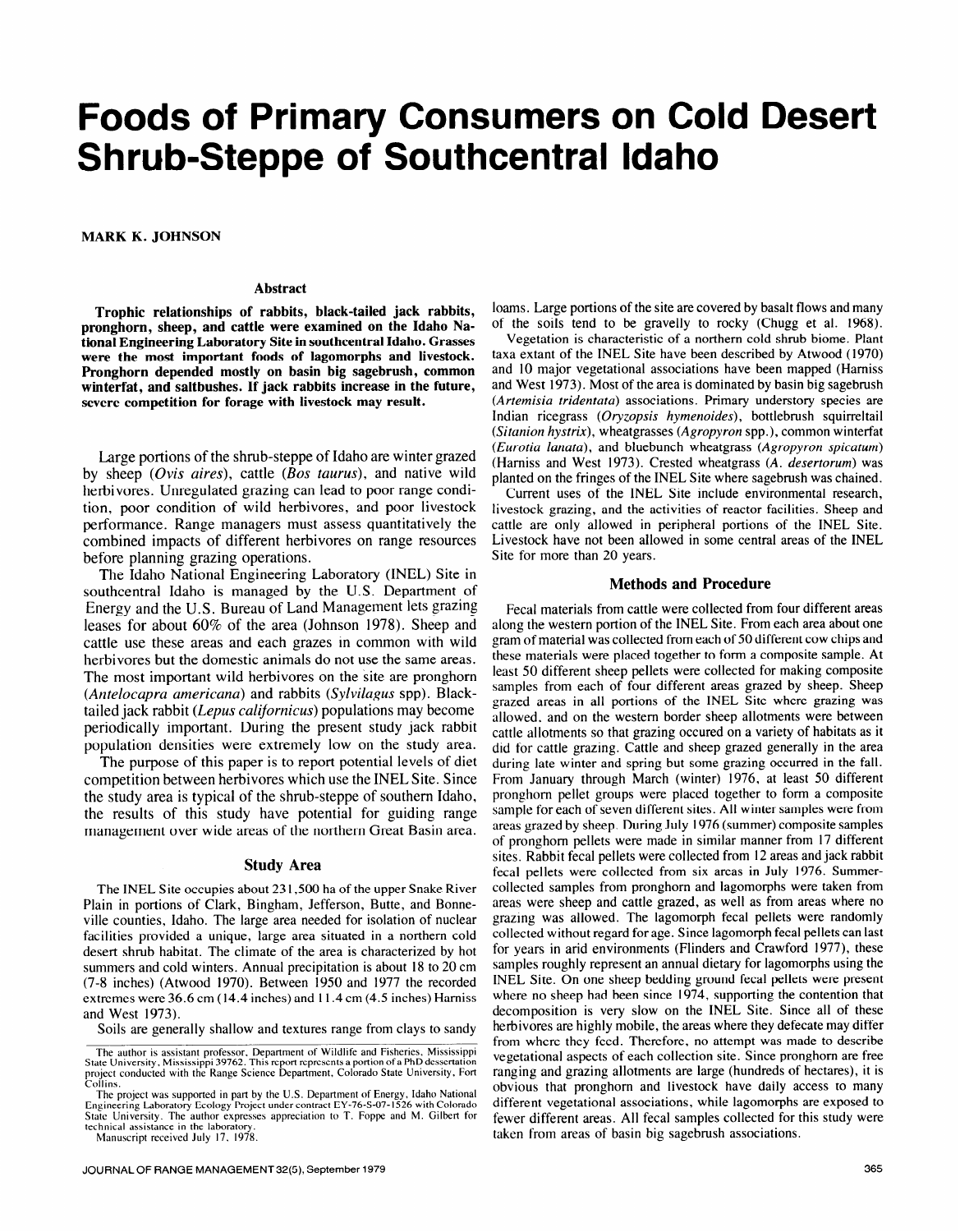Anthony and Smith (1974) reported that a sample of 15 pellets appeared adequate for describing a deer diet. There is no reason to suspect that the 50 samples used to make each composite for the present study were not adequate for estimating the diets of herbivores. Although the composition of fecal material may not be identical to the dietary of a herbivore, botanical compositions of hand mixtures were not significantly different from digested residues for reindeer (Ran*gifer* sp.), cattle, and bison (Bison bison) (Dearden et al. 1975). Rumen versus fecal contents of bighorn  $(Ovis$  sp.) and deer were similar regardless of digestive processes (Todd and Hansen 1973). I am confident that fecal contents accurately represent the dietary of herbivores studied here.

Botanical compositions of herbivore diets were determined by microscope analysis of composited fecal material. The analysis technique was the same as that reported by Sparks and Malechek (1968). Microscope fields were examined for plant fragments at 100  $\times$ under a binocular microscope. Five slides were made per cornposited fecal sample and 20 fields were examined on each slide, so that 100 fields were quantified for each composite. There were 5,600 microscope fields quantified during the study. Westoby et al. ( 1976) reported that microscope analysis of materials in stomachs was not accurate for animals that browse desert shrubs. However, their technicians had less than a year of training. Technicians with more than 5 years were used to perform analysis for the present study and were trained to estimate plant compositions so that results fell within 5% of the actual percentage of any plant in a mixture. In tests, technicians were able to reliably distinguish and quantify species such as rubber rabbitbrush *(Chrysothamnus nauseousus)* versus douglas rabbitbrush (C. *viscidiflorus),* and desert wheatgrass versus bottlebrush squirreltail, which Westoby's workers could not distinguish.

Dietary similarity was indexed using Kulczynski's formula (Oosting 1956:77). Trophic diversity was calculated with Shannon's formula (Hurtubia 1973:885). Spearman's rank correlation coefficient (Snedecor and Cochran 1973-1974) was used to indicate where the degree of diet similarity was significantly high. Statistical significance was accepted at the 5% level unless otherwise indicated. Data in this paper are means  $\pm$  standard errors unless otherwise indicated. Names of plants follow the recommendations of Beetle (1970).

# **Results and Discussion**

Although livestock grazing occurred on separate allotments, the similarity of sheep and cattle diets was 78%, indicating that there would be a high potential for competition if animals grazed on the same range. Most of the overlap was caused by common use of cheatgrass brome ( $\simeq$ 25% each), needleandthread *(Stipa comata*)  $(\approx 10\%$  each), and common winterfat ( $>25\%$  each). Cattle and sheep used significant amounts of wheatgrass ( $\simeq$ 11%) and 24%, respectively) and both herbivores used small amounts of a variety of forbs (Table 1). In the Great Basin sheep and cattle on sagebrush range often eat many of the same foods (Cook 1954; Olsen and Hansen 1977). Cattle seem to prefer grasses regardless of the range they graze (Julander 1955; Hansen and Reid 1975; Hansen and Gold 1977). Sheep are generally more selective than cattle (Olsen and Hansen 1977), but during spring sheep use many young, succulent grasses

Table 1. Average ( $\pm$ SE) relative densities (%) of plant fragments in feces of 5 different herbivores from the National Engineering Laboratory Site.

|                                             | Pronghorn          |                      |                       |                        |                        | <b>Black-tailed</b>        |
|---------------------------------------------|--------------------|----------------------|-----------------------|------------------------|------------------------|----------------------------|
| Plant taxa <sup>1</sup>                     | Cow<br>$(4$ sites) | Sheep<br>$(4$ sites) | Winter<br>$(7$ sites) | Summer<br>$(17$ sites) | Rabbit<br>$(18$ sites) | jack rabbit<br>$(6$ sites) |
| Wheatgrasses                                |                    |                      |                       |                        |                        |                            |
| (Agropyron spp)                             | $10.5 \pm 3.1$     | $23.5 \pm 18.7$      | $0.1 \pm 0.1$         | $0.1 \pm 0.1$          | $18.0 \pm 5.9$         | $36.7 \pm 27.6$            |
| Cheatgrass brome                            |                    |                      |                       |                        |                        |                            |
| (Bromus tectorum)                           | $25.6 \pm 18.2$    | $23.1 \pm 14.1$      | $0.4 \pm 0.4$         | $0.4 \pm 0.2$          | $10.1 \pm 4.7$         | $6.4 \pm 5.8$              |
| <b>Bluegrasses</b>                          |                    |                      |                       |                        |                        |                            |
| $(Poa$ spp $)$                              |                    |                      |                       | $0.4 \pm 0.3$          | $10.4 \pm 3.5$         | $19.1 \pm 16.8$            |
| Needleandthread                             |                    |                      |                       |                        |                        |                            |
| (Stipa comata)                              | $11.8 \pm 7.3$     | $9.8 \pm 6.9$        |                       | $0.1 \pm 0.1$          | $12.2 \pm 5.0$         | $0.3 \pm 0.2$              |
| Indian ricegrass                            |                    |                      |                       |                        |                        |                            |
| (Oryzopsis hymenoides)                      | $14.9 \pm 6.2$     | $1.0 + 0.7$          |                       | $0.2 \pm 0.2$          | $7.6 \pm 2.8$          | $7.1 \pm 6.5$              |
| Common winterfat<br>(Eurotia lanata)        | $29.4 \pm 18.5$    | $25.5 \pm 28.7$      | $11.1 \pm 10.0$       | $18.9 \pm 10.1$        | $5.6 \pm 5.5$          | $8.8 \pm 8.0$              |
| Basin big sagebrush                         |                    |                      |                       |                        |                        |                            |
| (Artemisia tridentata)                      | $2.6 \pm 0.6$      |                      | $64.9 \pm 14.8$       | $26.7 + 4.1$           | $4.8 \pm 1.8$          | $1.8 - 0.8$                |
| <b>Vetches</b>                              |                    |                      |                       |                        |                        |                            |
| (Astragalus spp)                            | $0.4 \pm 0.5$      | $11.1 \pm 7.3$       | $0.2 \pm 0.2$         | $16.7 \pm 6.7$         | $7.8 \pm 3.8$          | $4.0 \pm 4.4$              |
| Munro globemallow                           |                    |                      |                       |                        |                        |                            |
| (Sphaeralcea munroana)                      |                    |                      |                       | $9.1 \pm 4.1$          | $9.4 \pm 1.7$          | $8.2 + 9.5$                |
| Plains pricklypear                          |                    |                      |                       |                        |                        |                            |
| (Opuntia polyacantha)                       | $0.4 \pm 0.3$      | $1.6 \pm 1.6$        |                       | $8.3 \pm 3.6$          | $3.7 \pm 1.2$          | $0.2 \pm 0.2$              |
| <b>Phlox</b>                                |                    |                      |                       |                        |                        |                            |
| $(Phlox$ spp $)$                            | $0.5 \pm 0.6$      | $0.5 \pm 0.6$        |                       | $0.6 \pm 0.3$          | < 0.1                  |                            |
| Fleabanes                                   |                    |                      |                       |                        |                        |                            |
| ( <i>Erigeron</i> spp)                      |                    |                      |                       | $5.3 \pm 2.9$          | $0.7 + 0.5$            | $2.2 \pm 2.2$              |
| Spiny hopsage                               |                    |                      |                       |                        |                        |                            |
| (Grayia spinosa)                            |                    |                      | $0.5 \pm 0.4$         | $0.2 \pm 0.2$          | $3.9 \pm 3.6$          | $0.3 \pm 0.2$              |
| Bottlebrush squirreltail                    |                    |                      |                       |                        |                        |                            |
| (Sitanion hystrix)                          |                    |                      | $1.5 \pm 1.5$         | $0.1 \pm 0.1$          |                        |                            |
| Pinnate transymustard                       |                    |                      |                       | $3.1 \pm 1.3$          |                        |                            |
| (Descurania pinnata)<br>Douglas rabbitbrush |                    |                      |                       |                        |                        |                            |
| (Chrysothamnus viscidiflorus)               | $0.4 \pm 0.3$      | $0.2 \pm 0.2$        | $0.7 \pm 0.6$         | $0.9 + 0.4$            |                        |                            |

<sup>1</sup> Other taxa identified in trace (<2%) amounts were prairie junegrass (Koeleria cristata), sand dropseed (Sporbolus cryptandrus), sixweekgrass (Vulpia octoflora), douglas sedge (Carex douglasi) buckwheats (Erigonum spp), Hawk's beard (Crepis sp), common russianthistle (Salsola kali), common yarrow (Achillea millifolium), thorn skeletonplant (Lygodesmia spinosa), wallflowers (Drysimum spp), russian olive (Eleagnus angustifolia), redstem filaree (Erodium cicutarium), beardtongue (Pentstemon sp), granite pricklygilia (Leptodactylon pungens), arrowleaf balsamroot (Balsamorhiza saggitata), greasewood (Sarcobatus vermiculatus), field bindweed (Convolvulus arvensis), Indian paintbrush (Castillija angustifolia) goosefoot (Chenopodium sp), and anthropods.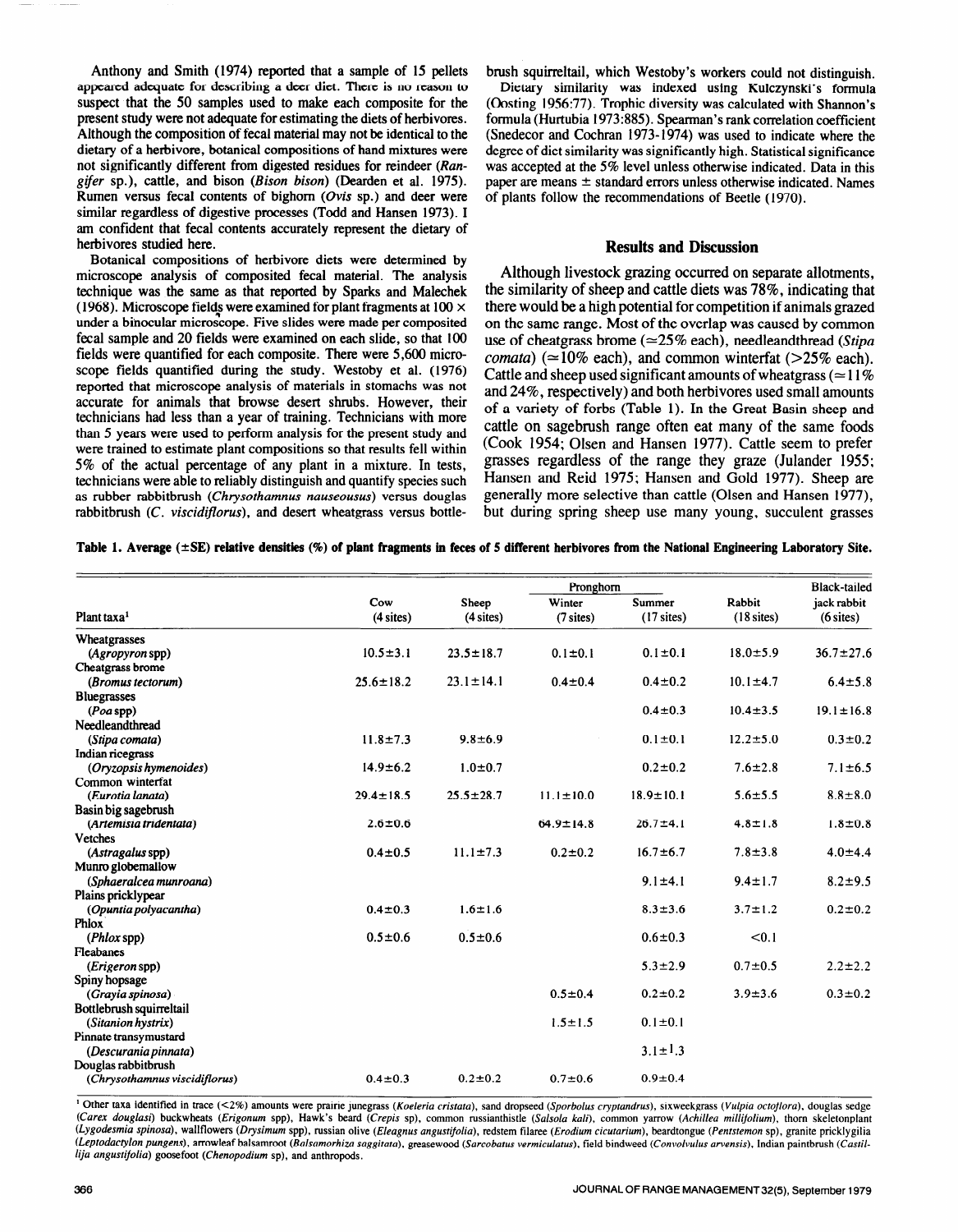(Pechanec 1949; Thetford et al. 1971). My findings were similar to those reported by other authors and many of the plants eaten by livestock on the INEL Site were the same as those eaten elsewhere.

Pronghorn diet diversity was greater in summer  $(2.22)$  than in winter (1.14). Diets were similar to those reported by Olsen and Hansen (1977) for pronghorn in the Red Desert of Wyoming. The new, succulent growth of many species is taken by pronghom (Table 2); but as these plants mature, food habits of pronghom on the INEL Site apparently shift primarily to sagebrush and saltbushes as in the Red Desert. However, on the INEL Site significant amounts of common winterfat are also taken. Some pellets collected in northern portions of the study area where there are a few large pure- stands of common winterfat were found to contain only parts from this plant. At least some pronghom were feeding extensively in these areas. Whether this **species** is a more important winter food for certain individuals than sagebrush or saltbushes in unknown. However, common winterfat was also important summer food, as **was**  sagebrush. Other foods that were important in the summer diet were vetches, munro globemallow *(Sphaeralcea munroana),*  and plains pricklypear *(Opuntia polyacantha).* Pronghom diets were not very similar to those of sheep and cattle, indicating that the proper use of native range by livestock should not interfere with forages preferred by pronghorn.

**Table 2. Percentage similarity and Spearman's rank correlation coefficients for herbivore diets from the Idaho National Engineering Laboratory Site.** 

|                                  | Percentage   | Spearman's |                |
|----------------------------------|--------------|------------|----------------|
| Diet Comparison                  | similarity   | RHO        | p <sup>1</sup> |
| Sheep vs cattle                  | 78           | $+0.82$    | 0.001          |
| Sheep vs rabbit                  | 56           | $+0.58$    | 0.020          |
| Sheep vs jack rabbit             | 45           | $+0.48$    | 0.090          |
| Sheep vs. pronghorn $-$ (summer) | 33           | $+0.29$    | 0.114          |
| Sheep vs pronghorn $-$ (winter)  | 14           | $-0.05$    | 0.400          |
| Cow vs rabbit                    | 51           | $+0.49$    | 0.030          |
| Cow vs jack rabbit               | 35           | $+0.25$    | 0.200          |
| Cow vs pronghorn $-$ (summer)    | 24           | $+0.24$    | 0.162          |
| Cow vs pronghorn $-($ winter $)$ | 15           | $+0.02$    | 0.397          |
| Rabbit vs pronghorn-(summer)     | 36           | $+0.13$    | 0.330          |
| Jack rabbit vs pronghorn-        |              |            |                |
| (summer)                         | 26           | $-0.03$    | 0.395          |
| Rabbit vs pronghorn $-$ (winter) | 13           | 0.00       | 0.398          |
| Jack rabbit vs pronghorn-        |              |            |                |
| (winter)                         | $\mathbf{1}$ | $-0.14$    | 0.337          |

<sup>1</sup> Low values (<0.10) indicate that diets are significantly similar.

A wide variety of plants have been reported in the diets of rabbits (Turkowski 1975; Hansen and Gold 1977). On the INEL Site rabbits consumed mostly grasses, although a variety of shrubs and forbs were also eaten. Diet overlaps with livestock were 56% for sheep and 51% for cattle. Obviously, depending on stocking rates, serious competition could occur since livestock graze the INEL during spring to take advantage of young, succulent grasses. Nuttall cottontail (S. *nuttallii)* and pygmy rabbit (S. *iduhoensis)* are both present on the study area. but only one sample collected in this study was taken in the vicinity of a pygmy rabbit colony. Therefore, most of the pellets **used** in diet analysis were from nuttall cottontails. Analysis of food habits data for pygmy rabbits on the INEL Site indicates that this species is a heavy user of sagebrush leaves (Doug Wilde, personal communication). Although I did not find high dietary overlap between pronghom and rabbit ( 13% winter and  $36\%$  summer), similarities between pygmy rabbit and pronghorn diets may be much higher, especially in winter. However, the abundance of sagebrush on the study area suggests that the species would not interfere with each other when seeking food More research is needed to study relationships between these native herbivores.

The majority of plant fragments identified in jack rabbit feces were from grasses, but a variety of other plants were taken. Some of the grasses taken were the same as those reported from other areas (Currie and Goodwin 1966; Hayden 1966; Sparks 1968). The authors reported strong seasonal shifts in jack rabbit food preferences, and Hayden ( 1966) suggested that in desert areas preferences were strongly influenced by the need to maintain water balance. Certain of the succulent plants taken by jack rabbits on the INEL Site, such as plains pricklypear, may be seasonally very important to jack rabbits even though they are a minor component of the annual diet. Forbs such as common winterfat and munro globemallow each made up 8% of the annual diet of jack rabbits and were responsible for significant similarities in diets of jack rabbits and the other herbivores. Use of grasses, however was the major similarity in the diet of jack rabbits and that of the other herbivores.

The greatest potential for serious competition between herbivores on the INEL Site is during spring when young grasses are more abundant. After this period livestock are moved to summer ranges. Since cattle and sheep graze on different allotments and since pronghorn food habitats are so different from those of the other herbivores, concern on the INEL Site should be mainly for competition between lagomorphs and livestock. Rabbits require cover for protection from predators. On the INEL Site rocky, basalt outcrops in the central area provide this cover, but these outcrops are few in the areas where livestock are grazed (Johnson 1978). As long as livestock grazing is prohibited from the center of the INEL Site, competition between rabbits and livestock can not be considered a problem. Jack rabbits are not restricted to this protective cover and, therefore, might pose a serious threat to livestock operations if they become abundant.

Use of range without deterioration is possible only with careful management for proper grazing pressure so that enough forage is available for animals. Estimation of proper stocking rates is often based on relative intake rates of the different herbivores. An average black-tailed jack rabbit uses about 0. I kg of dry forage per day (Cavender and Hansen 1970) and an average cottontail consumes about 0.02 kg per day (Hansen and Gold 1977). A range cow (454 kg) and a range ewe (34 kg) consume about 13.5 kg and I .4 kg of dry forage per day, respectively (Cook 1970). If each species of herbivore ate the same foods, equivalent numbers of animals could be estimated by dividing the intake rate of one animal by the intake rate of another. These animals do not feed identically and calculations must account for differences in diets. Animal equivalents should be estimated according to:

| Higher Intake<br>Rate per Animal $\sim$ |                               | Number of smaller<br>herbivores that<br>consume forage   |
|-----------------------------------------|-------------------------------|----------------------------------------------------------|
| Lower Intake<br>Rate per Animal         | fractional diet<br>similarity | equivalent to that<br>of one of the larger<br>herbivore. |

Using this rationale about 31 black-tailed jack rabbits are equivalent to 1 range ewe and about 392 are equivalent to 1 range cow on the INEL Site (Table 3). For rabbits about 1350 are equivalent to a range cow and about 119 are equivalent to a range ewe. My result is similar to the report of Vorhies and Taylor (1933) that about 30 black-tailed jack rabbits were